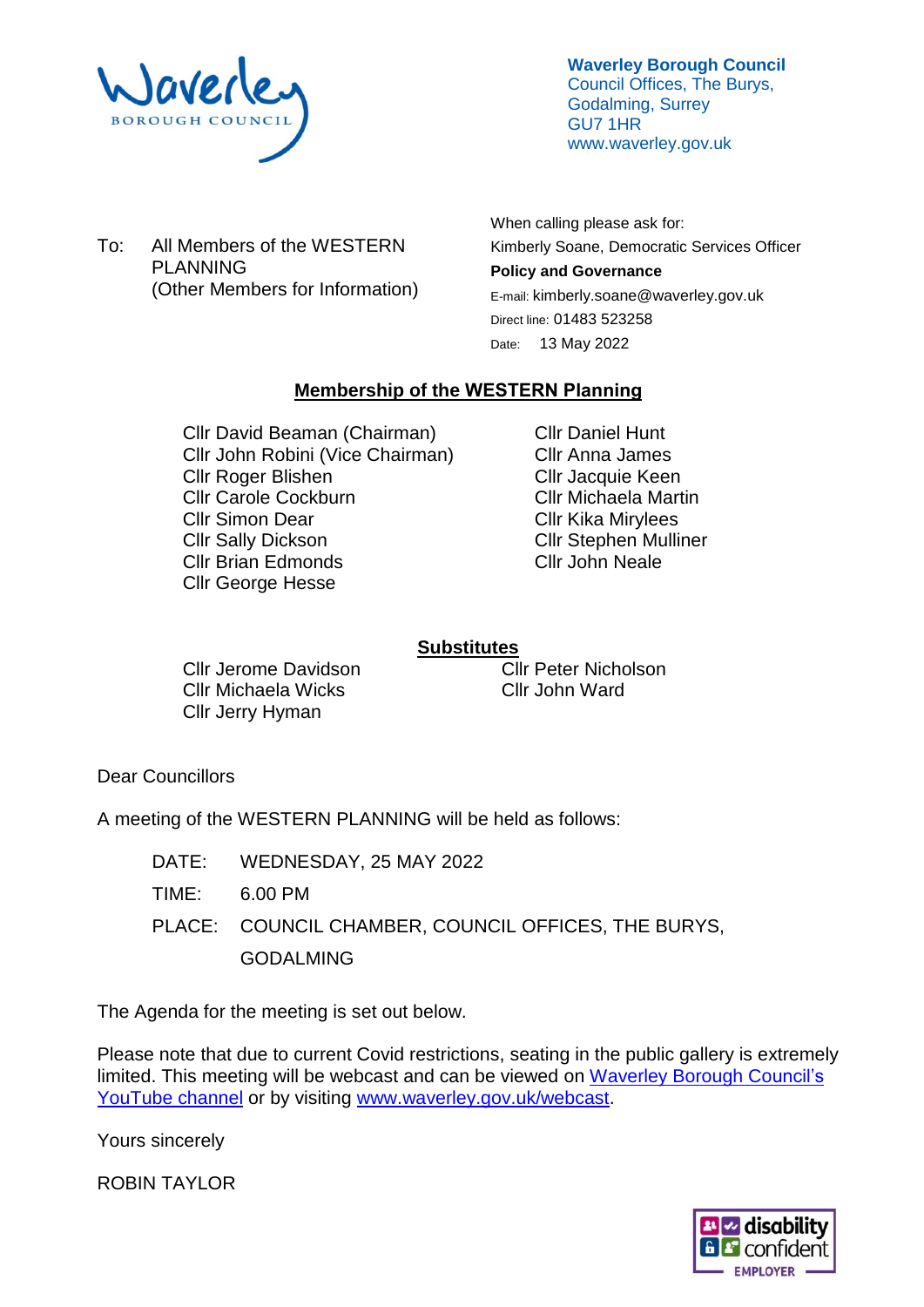Agendas are available to download from Waverley's website [\(www.waverley.gov.uk/committees\)](http://www.waverley.gov.uk/committees), where you can also subscribe to updates to receive information via email regarding arrangements for particular committee meetings.

Alternatively, agendas may be downloaded to a mobile device via the free Modern.Gov app, available for iPad, Android, Windows and Kindle Fire.

Most of our publications can be provided in alternative formats. For an audio version, large print, text only or a translated copy of this publication, please contact [committees@waverley.gov.uk](mailto:committees@waverley.gov.uk) or call 01483 523226.

# **NOTE FOR MEMBERS**

Members are reminded that Contact Officers are shown in each report and members are welcome to raise questions, etc. in advance of the meeting with the appropriate officer.

# **AGENDA**

# 1. APOLOGIES FOR ABSENCE AND SUBSTITUTES

To receive any apologies for absence and substitutes.

Where a Member of the Committee is unable to attend a substitute Member may attend, speak and vote in their place at that meeting.

Members are advised that in order for a substitute to be arranged a Member must give four (4) clear working days notice of their apologies.

For this meeting the latest date apologies can be given for a substitute to be arranged is Wednesday 18<sup>th</sup> May 2022.

## 2. MINUTES OF THE LAST MEETING

To approve the Minutes of the meeting held on 20 April 2022, and published on the Councils Website, as correct record of the meeting.

## 3. DECLARATIONS OF INTEREST

To receive from members declarations of interests in relation to any items included on the Agenda for this meeting in accordance with the Waverley code of Local Government Conduct.

## 4. QUESTIONS BY MEMBERS OF THE PUBLIC

The Chairman to respond to any questions received from members of the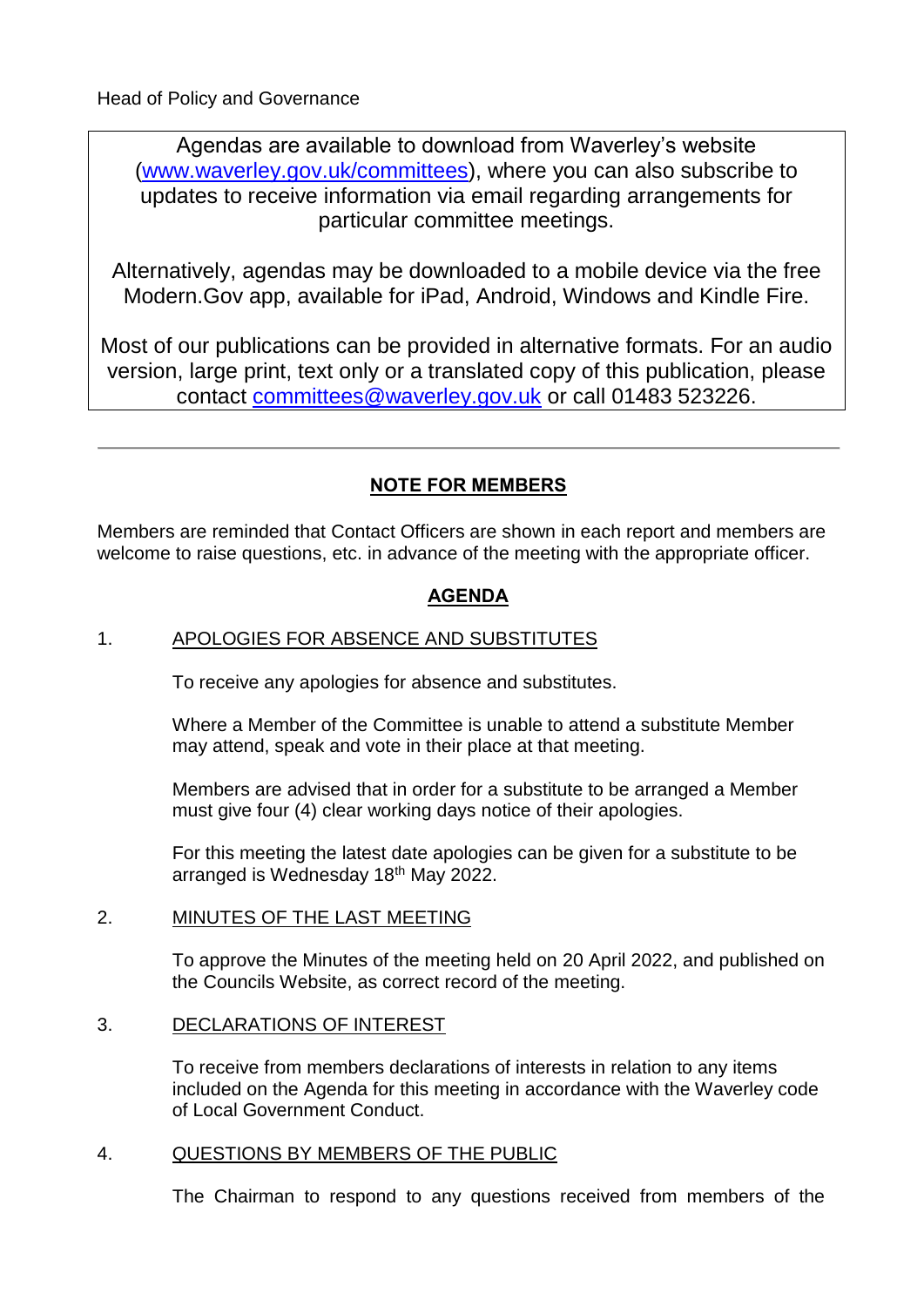public in accordance with Procedure Rule 10.

Submission of questions must be received by Wednesday 18<sup>th</sup> May 2022.

## 5. QUESTIONS FROM MEMBERS

The Chairman to respond to any questions received from Members in accordance with Procedure Rule 11.

Submission of questions must be received by Wednesday 18<sup>th</sup> May 2022.

## 6. ANY RELEVANT UPDATES TO GOVERNMENT GUIDANCE OR LEGISLATION SINCE THE LAST MEETING

Officers to update the Committee on any changes to the planning environment of which they should be aware when making decisions.

## 7. APPLICATIONS FOR PLANNING PERMISSION

Requests for site visits should be submitted within five working days after the publication of the agenda. Site visits will be held on the Friday prior to the meeting at 10am or 2pm.

## **Background Papers**

Background papers (as defined by Section 100D(5) of the Local Government Act relating to reports are listed under the "Representations" heading for each planning application presented, or may be individually identified under a heading "Background Papers".

The implications for crime, disorder and community safety have been appraised in the following applications but it is not considered that any consideration of that type arises unless it is specifically referred to in a particular report.

## 8. APPLICATIONS SUBJECT TO PUBLIC SPEAKING

# 8.1 A1 - WA/2021/01663 - LAND AT 2 THE REEDS (Pages 5 - 22)

Erection of an ancillary outbuilding.

## Recommendation

That, subject to conditions 1-5 and informative permission be **GRANTED**

## 8.2 A2 - WA/2020/2062 - LAND AT EDGECOMBE, 10 HILL ROAD, HASLEMERE (Pages 23 - 46)

Erection of a dwelling together with formation of a new vehicular access off Hill Road and associated works (as amended by drawings received 05/04/2022)

## Recommendation